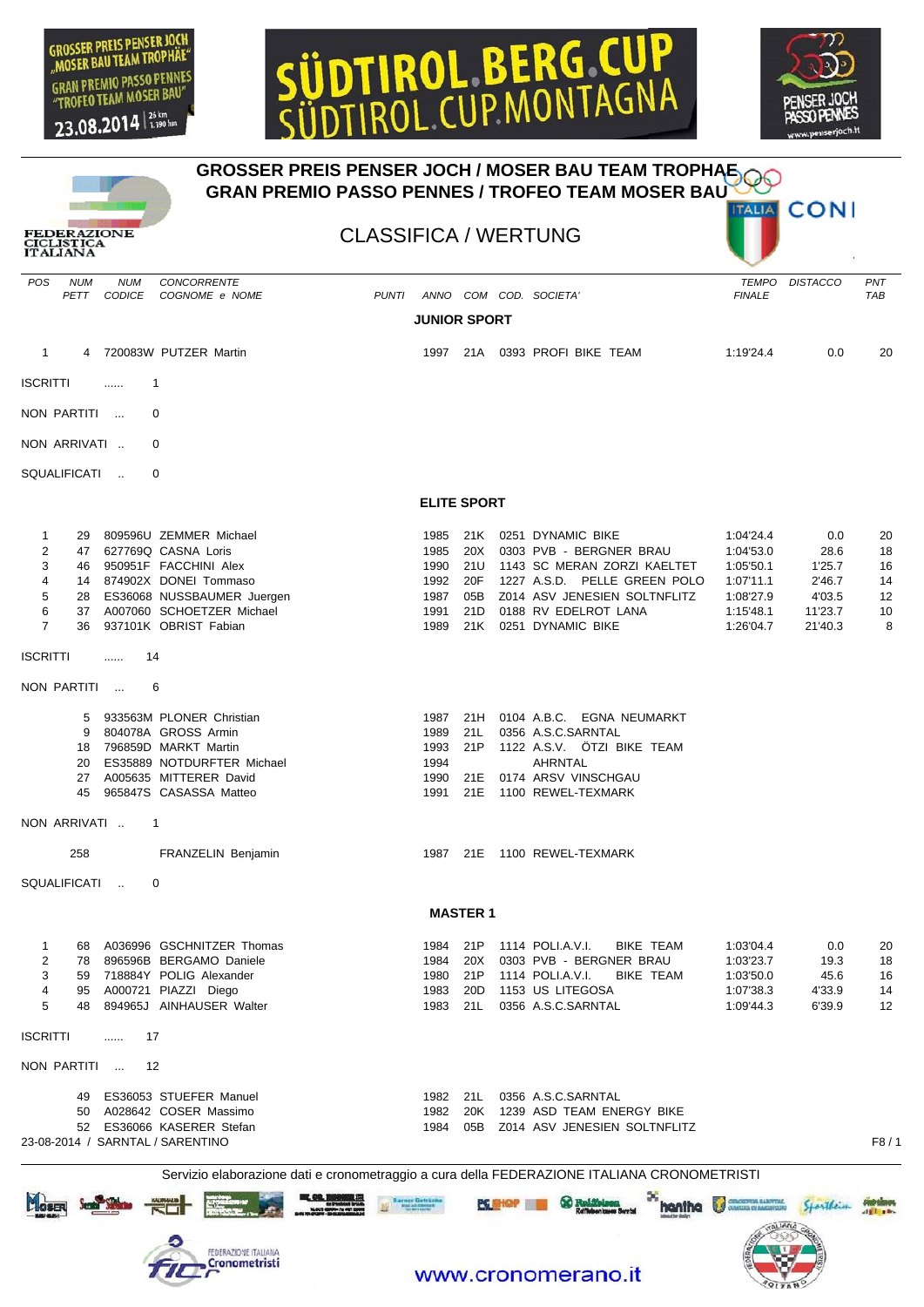| POS                                                 | <b>NUM</b><br>PETT               | <b>NUM</b><br><b>CODICE</b> | <b>CONCORRENTE</b><br>COGNOME e NOME                                                                                                                                                                                                                                                                                                                                                                        | <b>PUNTI</b> |                                                                      |                                        | ANNO COM COD. SOCIETA'                                                                                                                                                                                                                                                                                                                         | <b>FINALE</b>                                                 | TEMPO DISTACCO                               | <b>PNT</b><br><b>TAB</b>   |
|-----------------------------------------------------|----------------------------------|-----------------------------|-------------------------------------------------------------------------------------------------------------------------------------------------------------------------------------------------------------------------------------------------------------------------------------------------------------------------------------------------------------------------------------------------------------|--------------|----------------------------------------------------------------------|----------------------------------------|------------------------------------------------------------------------------------------------------------------------------------------------------------------------------------------------------------------------------------------------------------------------------------------------------------------------------------------------|---------------------------------------------------------------|----------------------------------------------|----------------------------|
|                                                     | 55<br>56<br>70<br>75<br>76<br>88 |                             | 811494F GIACOMUZZI Matteo<br>871678J BEDESCHI Alberto<br>990233Y ABLER Alex<br>A003822 BEIKIRCHER Fabian<br>808985Z KROELL Michael<br>77 524948V TASCHLER Stefan<br>83 995249H GUFLER Alexander<br>ES36049 MARTINI Nicola<br>94 ES36062 VICENZI Fabrizio                                                                                                                                                    |              | 1981<br>1982<br>1984<br>1984<br>1984<br>1982<br>1983<br>1980<br>1981 | 20H<br>02J<br>21D<br>21D<br>21U<br>21F | 1188 BREN TEAM TRENTO ASD<br>0315 CARRARO TEAM - TRENTINO<br>0188 RV EDELROT LANA<br>0188 RV EDELROT LANA<br>1143 SC MERAN ZORZI KAELTET<br>0405 SSV PICHL GSIES RAIFFEI<br>20X 0303 PVB - BERGNER BRAU<br>TRENTINO BIKE TEAM<br>TRENTINO BIKE TEAM                                                                                            |                                                               |                                              |                            |
|                                                     | NON ARRIVATI                     |                             | 0                                                                                                                                                                                                                                                                                                                                                                                                           |              |                                                                      |                                        |                                                                                                                                                                                                                                                                                                                                                |                                                               |                                              |                            |
|                                                     | SQUALIFICATI                     |                             | 0                                                                                                                                                                                                                                                                                                                                                                                                           |              |                                                                      |                                        |                                                                                                                                                                                                                                                                                                                                                |                                                               |                                              |                            |
|                                                     |                                  |                             |                                                                                                                                                                                                                                                                                                                                                                                                             |              |                                                                      | <b>MASTER 2</b>                        |                                                                                                                                                                                                                                                                                                                                                |                                                               |                                              |                            |
| $\mathbf{1}$<br>2<br>3<br>4<br>5<br><b>ISCRITTI</b> | 158<br>109<br>168<br>170         | -12<br>$\ldots$             | 901836Q KOFLER Horst<br>797334X ERHARD Alexander<br>919661H RESCH Christian<br>173 908581Y ZENDRI Brunio<br>922050X LUGGIN Norbert                                                                                                                                                                                                                                                                          |              | 1975<br>1975<br>1979<br>1978                                         | 21D                                    | 21W 1129 ASV OK SUEDTIROL DOLOMI<br>1978 21E 0174 ARSV VINSCHGAU<br>21K 0251 DYNAMIC BIKE<br>20X 0303 PVB - BERGNER BRAU<br>0308 KSV - FOR FUN CYCLING T                                                                                                                                                                                       | 1:03'42.1<br>1:06'35.0<br>1:07'18.4<br>1:10'54.8<br>1:12'42.8 | 0.0<br>2'52.9<br>3'36.3<br>7'12.7<br>9'00.7  | 20<br>18<br>16<br>14<br>12 |
|                                                     | NON PARTITI                      |                             | 6                                                                                                                                                                                                                                                                                                                                                                                                           |              |                                                                      |                                        |                                                                                                                                                                                                                                                                                                                                                |                                                               |                                              |                            |
|                                                     | 96<br>105<br>171                 |                             | 808495W DALDOSS Michael<br>A032529 STUEFER Erwin<br>122 ES35712 ZANVETTOR Filippo<br>166 ES35707 BACHER Egon<br>892056L CASASSA Stefano<br>172 ES35114 PICCINA Simone                                                                                                                                                                                                                                       |              | 1976<br>1978<br>1977<br>1975                                         | 1979 21L                               | 21H 0104 A.B.C. EGNA NEUMARKT<br>0356 A.S.C.SARNTAL<br>ASD TEAM SANVIDO<br>ASV RATSCHINGS<br>1975 21E 1100 REWEL-TEXMARK<br>SPORTLER TEAM                                                                                                                                                                                                      |                                                               |                                              |                            |
|                                                     | NON ARRIVATI                     |                             | $\overline{1}$                                                                                                                                                                                                                                                                                                                                                                                              |              |                                                                      |                                        |                                                                                                                                                                                                                                                                                                                                                |                                                               |                                              |                            |
|                                                     | 261                              |                             | <b>TUETZER Andreas</b>                                                                                                                                                                                                                                                                                                                                                                                      |              | 1975                                                                 |                                        | STRANBE CYCLING                                                                                                                                                                                                                                                                                                                                |                                                               |                                              |                            |
|                                                     | SQUALIFICATI                     |                             | 0                                                                                                                                                                                                                                                                                                                                                                                                           |              |                                                                      |                                        |                                                                                                                                                                                                                                                                                                                                                |                                                               |                                              |                            |
|                                                     |                                  |                             |                                                                                                                                                                                                                                                                                                                                                                                                             |              |                                                                      | <b>MASTER 3</b>                        |                                                                                                                                                                                                                                                                                                                                                |                                                               |                                              |                            |
| 1<br>2<br>4<br>5                                    | 181                              |                             | 416802Q VARESCO Jarno<br>176 787074U HOFER Franz<br>177 524742W WEISENHORN Oswald<br>260 6641250 OBERKLAMMSTEINER Hansjoerg<br>187 808047F FLARER Stephan                                                                                                                                                                                                                                                   |              | 1973 02J<br>1973                                                     |                                        | 0315 CARRARO TEAM - TRENTINO<br>1973 21L 0356 A.S.C.SARNTAL<br>1970 21E 0174 ARSV VINSCHGAU<br>MICHEL BIKE<br>1971 21D 0188 RV EDELROT LANA                                                                                                                                                                                                    | 1:02'51.4<br>1:07'24.0<br>1:09'02.5<br>1:09'09.8<br>1:17'05.6 | 0.0<br>4'32.6<br>6'11.1<br>6'18.4<br>14'14.2 | 20<br>18<br>16<br>14<br>12 |
| <b>ISCRITTI</b>                                     |                                  | 19<br>.                     |                                                                                                                                                                                                                                                                                                                                                                                                             |              |                                                                      |                                        |                                                                                                                                                                                                                                                                                                                                                |                                                               |                                              |                            |
|                                                     | NON PARTITI                      | -13                         |                                                                                                                                                                                                                                                                                                                                                                                                             |              |                                                                      |                                        |                                                                                                                                                                                                                                                                                                                                                |                                                               |                                              |                            |
|                                                     |                                  |                             | 174 ES34977 MARZINOTTO Michele<br>178 854202D PERATHONER Guenther<br>179 792545W PARTEL Enzo<br>182 416802Q COSTANZI Davide<br>183 832616M GOETSCH Markus<br>184 A022728 TUTZER Markus<br>185 905781V FENAROLI Diego<br>186 ES36047 PFATTNER Franz<br>188 ES34908 FRAUENSCHUH Thomas<br>189 892066N BERNARD Manfred<br>190 892075P BERNARD Josef<br>191 ES35704 DR.HEINZE Achim<br>192 ES35994 RIZZI Eduard |              | 1973<br>1972<br>1973<br>1973<br>1971<br>1971<br>1971<br>1971         | 20L                                    | 1970 05T N019 ASD PETROLVIL<br>1972 21N 0025 ASV RODES GHERDEINA<br>20H 1188 BREN TEAM TRENTO ASD<br>DLF TRYGOL<br>1972 21K 0251 DYNAMIC BIKE<br>21K 0251 DYNAMIC BIKE<br>1264 ISOLPI RACING TEAM<br><b>LATZFONS</b><br>RADSPORT STANGER KITZB<br>1970 21E 1100 REWEL-TEXMARK<br>1970 21E 1100 REWEL-TEXMARK<br>ROTTAL RENNEN<br>SPORTLER TEAM |                                                               |                                              |                            |
|                                                     |                                  |                             | 23-08-2014 / SARNTAL / SARENTINO                                                                                                                                                                                                                                                                                                                                                                            |              |                                                                      |                                        |                                                                                                                                                                                                                                                                                                                                                |                                                               |                                              | F8/2                       |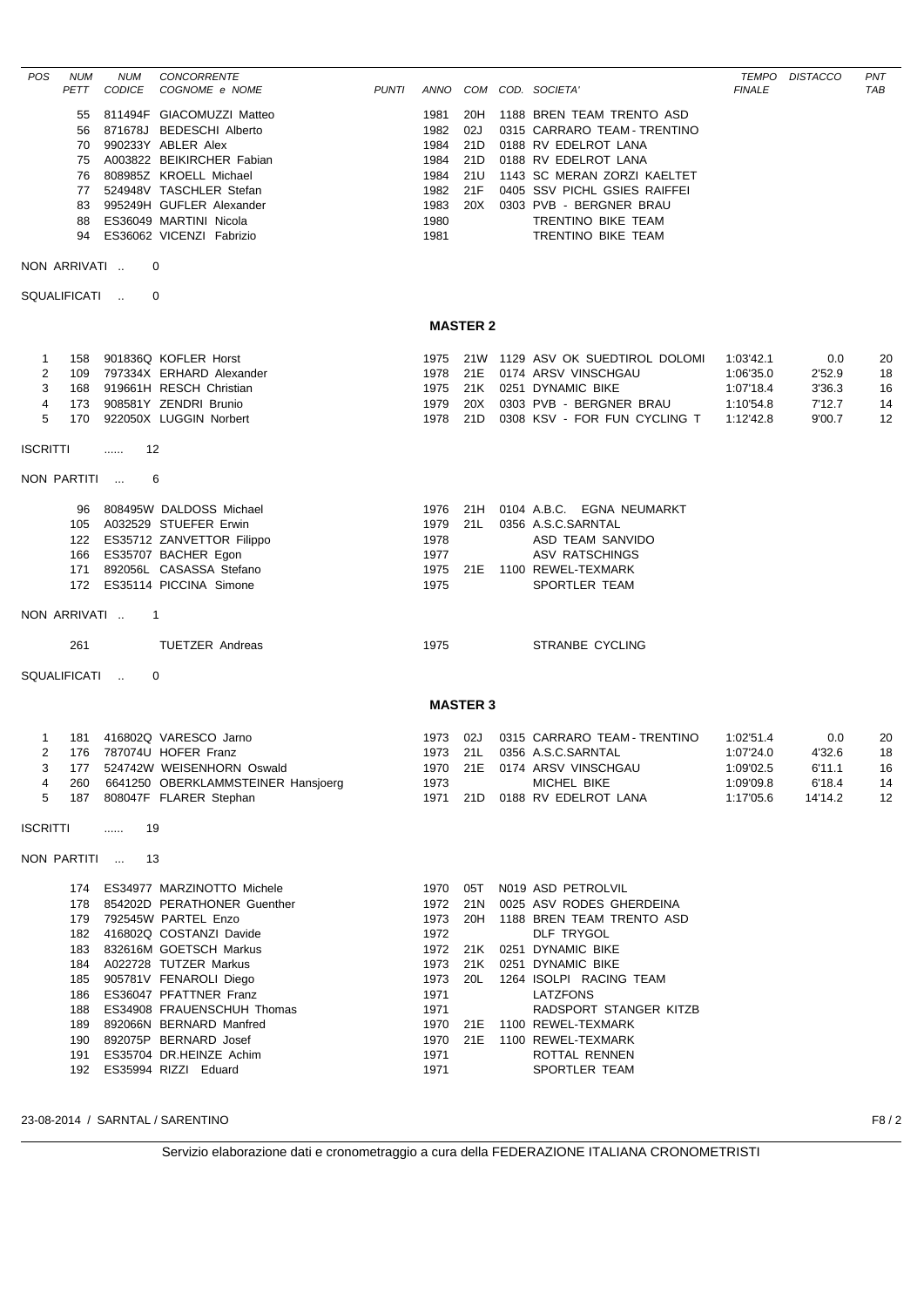| POS             | <b>NUM</b>   | NUM             | <b>CONCORRENTE</b>                                            |              |              |                 |                                                |                        | TEMPO DISTACCO     | PNT            |
|-----------------|--------------|-----------------|---------------------------------------------------------------|--------------|--------------|-----------------|------------------------------------------------|------------------------|--------------------|----------------|
|                 |              | PETT CODICE     | COGNOME e NOME                                                | <b>PUNTI</b> |              |                 | ANNO COM COD. SOCIETA'                         | <b>FINALE</b>          |                    | TAB            |
|                 | NON ARRIVATI | -1              |                                                               |              |              |                 |                                                |                        |                    |                |
|                 |              |                 |                                                               |              |              |                 | 1974 21L 0356 A.S.C.SARNTAL                    |                        |                    |                |
|                 |              |                 | 175 641149R PIXNER Juergen                                    |              |              |                 |                                                |                        |                    |                |
|                 | SQUALIFICATI |                 | 0                                                             |              |              |                 |                                                |                        |                    |                |
|                 |              |                 |                                                               |              |              | <b>MASTER 4</b> |                                                |                        |                    |                |
|                 | 215          |                 | 892071K KOFLER Andreas                                        |              |              |                 | 1100 REWEL-TEXMARK                             |                        |                    |                |
| 1<br>2          | 216          |                 | ES36071 PILO Stefano                                          |              | 1966<br>1965 | 21E             | SPORTLER TEAM                                  | 1:04'21.2<br>1:04'29.7 | 0.0<br>8.5         | 20<br>18       |
| 3               | 196          |                 | 433347X STUFFER Herbert                                       |              | 1968         | 21N             | 0025 ASV RODES GHERDEINA                       | 1:04'58.0              | 36.8               | 16             |
| 4               | 263          |                 | 588034M KARGRUBER Stefan                                      |              | 1967         |                 | <b>GREEN VALLEY</b>                            | 1:06'44.4              | 2'23.2             | 14             |
| 5               | 206          |                 | 958343R PALLER Martin                                         |              | 1968         | 21D             | 1140 TEAM BAD SCHOERGAU                        | 1:07'32.9              | 3'11.7             | 12             |
| 6               | 195          |                 | ES36069 PLATTNER Andreas                                      |              | 1966         | 05B             | Z014 ASV JENESIEN SOLTNFLITZ                   | 1:08'46.3              | 4'25.1             | 10             |
| 7<br>8          | 194<br>262   |                 | ES35117 THURNER Roland<br><b>KIRCHLER Gerhard</b>             |              | 1968<br>1968 | 05B             | Z014 ASV JENESIEN SOLTNFLITZ<br><b>SCHWABS</b> | 1:10'03.6<br>1:10'16.4 | 5'42.4<br>5'55.2   | 8              |
| 9               | 199          |                 | ES36072 HOFER Luis                                            |              | 1968         |                 | <b>FRANZENSFESTE</b>                           | 1:11'07.8              | 6'46.6             | 6<br>4         |
| 10              | 219          |                 | 902377C DI CARLO Franco                                       |              | 1965         | 21A             | 1009 TEAM ZANOLINI BIKE                        | 1:23'02.3              | 18'41.1            | $\overline{c}$ |
| 11              | 254          |                 | <b>ABELE Markus</b>                                           |              | 1968         |                 | 21D 1140 TEAM BAD SCHOERGAU                    | 1:24'34.0              | 20'12.8            | $\mathbf{1}$   |
| 12              | 265          |                 | <b>VIKOLER Thomas</b>                                         |              | 1968         |                 |                                                | 1:27'38.3              | 23'17.1            | $\mathbf{1}$   |
| <b>ISCRITTI</b> |              | 18<br>.         |                                                               |              |              |                 |                                                |                        |                    |                |
|                 | NON PARTITI  |                 | 5                                                             |              |              |                 |                                                |                        |                    |                |
|                 |              |                 |                                                               |              |              |                 |                                                |                        |                    |                |
|                 |              |                 | 197 895269H PELLEGRINI Luca                                   |              | 1969         | 20A             | 1002 COMANO BIKE                               |                        |                    |                |
|                 | 198          |                 | ES35713 SMITH James                                           |              | 1968         |                 | DJK SCHAEBISCH GMUEND                          |                        |                    |                |
|                 | 201          |                 | ES36048 HEISS Karl                                            |              | 1966         |                 | <b>HEIKAR RACING</b>                           |                        |                    |                |
|                 |              |                 | 217 A040839 ELZENBAUMER Ropert<br>218 516050Y APPOLONNI Mario |              | 1967<br>1969 | 21S<br>20X      | 1018 SUEDTIROL RAIN<br>0303 PVB - BERGNER BRAU |                        |                    |                |
|                 |              |                 |                                                               |              |              |                 |                                                |                        |                    |                |
|                 | NON ARRIVATI |                 | $\mathbf 1$                                                   |              |              |                 |                                                |                        |                    |                |
|                 | 193          |                 | ES35888 STEGER Werner                                         |              | 1969         |                 | AHRNTAL                                        |                        |                    |                |
|                 | SQUALIFICATI |                 | 0                                                             |              |              |                 |                                                |                        |                    |                |
|                 |              |                 |                                                               |              |              | <b>MASTER 5</b> |                                                |                        |                    |                |
| 1               | 235          |                 | 670351U LINARDI Tarcisio                                      |              | 1964         | 20X             | 0303 PVB - BERGNER BRAU                        | 1:04'08.2              | 0.0                | 20             |
| 2               | 257          |                 | MOLL Markus Stefan                                            |              | 1961         |                 |                                                | 1:11'15.7              | 7'07.5             | 18             |
| 3               |              |                 | 231 818885N SMANIOTTO Luca                                    |              | 1964         |                 | 21K 0251 DYNAMIC BIKE                          | 1:12'09.7              | 8'01.5             | 16             |
| 4               |              |                 | 226 461469E INSAM Ludwig                                      |              |              |                 | 1962 21N 0025 ASV RODES GHERDEINA              | 1:12'48.6              | 8'40.4             | 14             |
| 5               |              |                 | 221 852671G THURNER Erich Karl                                |              |              |                 | 1964 21L 0356 A.S.C.SARNTAL                    | 1:14'05.9              | 9'57.7             | 12             |
| 6               |              |                 | 236 ES35705 KAISER Juergen                                    |              | 1960         |                 | TEAM XXLIGHT-BIKES                             | 1:16'06.1              | 11'57.9            | 10             |
| 7<br>8          |              |                 | 233 A001797 ZOZIN Helmuth                                     |              |              |                 | 1964 21D 1140 TEAM BAD SCHOERGAU               | 1:21'40.9              | 17'32.7<br>17'39.5 | 8              |
|                 |              |                 | 229 524974P PICHLER Paul                                      |              |              |                 | 1961 21K 0251 DYNAMIC BIKE                     | 1:21'47.7              |                    | 6              |
| <b>ISCRITTI</b> |              | 14<br>.         |                                                               |              |              |                 |                                                |                        |                    |                |
|                 |              | NON PARTITI     | 5                                                             |              |              |                 |                                                |                        |                    |                |
|                 |              |                 | 220 433524H PERKMANN Walter                                   |              |              |                 | 1961 21L 0356 A.S.C.SARNTAL                    |                        |                    |                |
|                 |              |                 | 222 984680T GROSS Manfred                                     |              |              |                 | 1962 21L 0356 A.S.C.SARNTAL                    |                        |                    |                |
|                 |              |                 | 223 A032836 HOLZMANN Norbert                                  |              |              |                 | 1964 21L 0356 A.S.C.SARNTAL                    |                        |                    |                |
|                 |              |                 | 224 ES35709 STAUDACHER Peter                                  |              | 1963         |                 | RC BIKE POINT INNSBRUCK                        |                        |                    |                |
|                 |              |                 | 234 524653V ARMELLINI Walter                                  |              |              |                 | 1964 21D 0188 RV EDELROT LANA                  |                        |                    |                |
|                 |              | NON ARRIVATI  1 |                                                               |              |              |                 |                                                |                        |                    |                |
|                 |              |                 | 227 ES34921 WEBBER Gabriele                                   |              |              |                 | 1960 05T N011 CC ROTALIANO                     |                        |                    |                |
|                 |              | SQUALIFICATI  0 |                                                               |              |              |                 |                                                |                        |                    |                |
|                 |              |                 |                                                               |              |              |                 |                                                |                        |                    |                |
|                 |              |                 |                                                               |              |              |                 |                                                |                        |                    |                |
|                 |              |                 |                                                               |              |              |                 |                                                |                        |                    |                |

23-08-2014 / SARNTAL / SARENTINO F8 / 3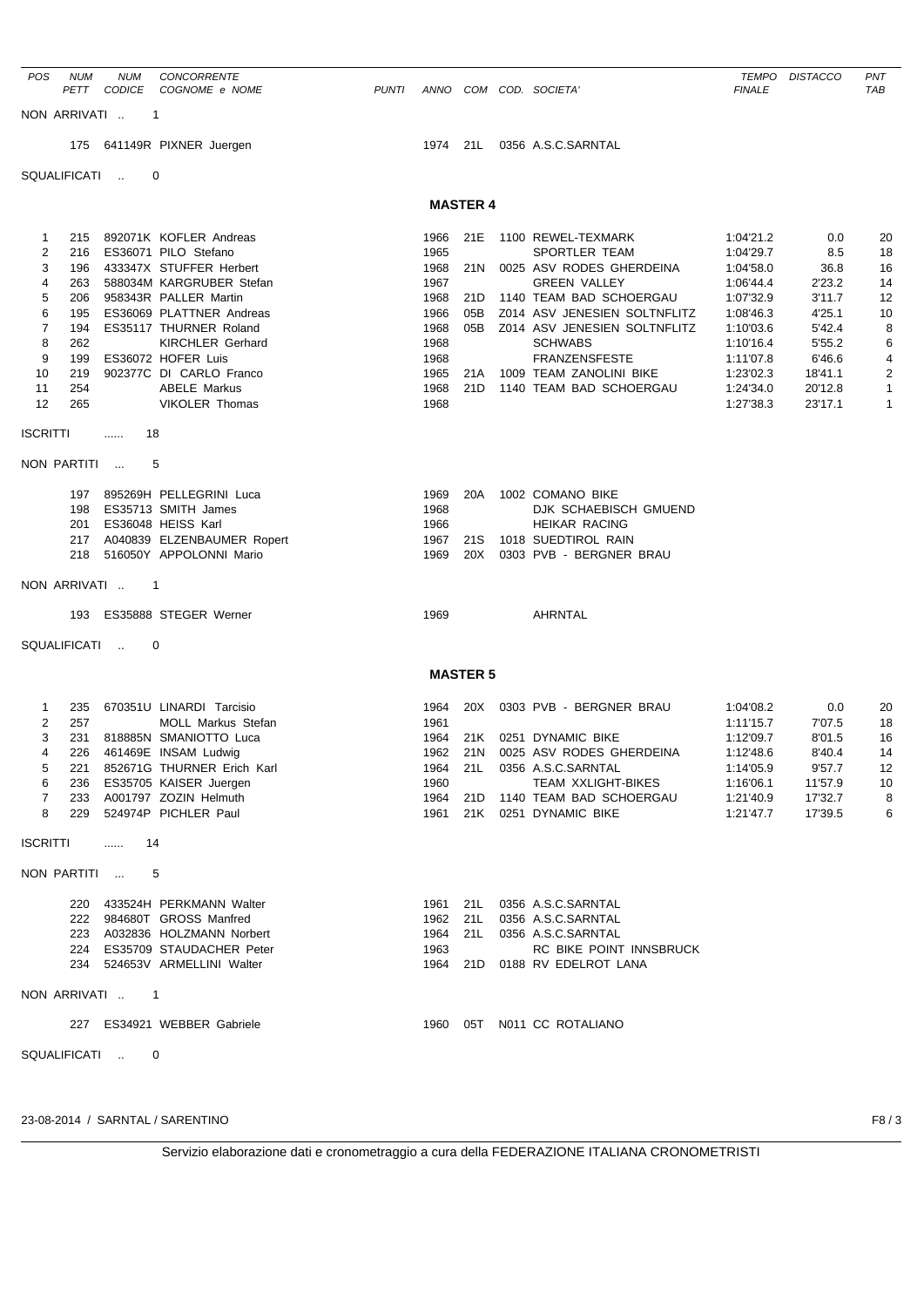| <b>POS</b>        | <b>NUM</b>   | <b>NUM</b>    | CONCORRENTE                                               |              |                       |                 |                                                      |                        | TEMPO DISTACCO   | <b>PNT</b> |
|-------------------|--------------|---------------|-----------------------------------------------------------|--------------|-----------------------|-----------------|------------------------------------------------------|------------------------|------------------|------------|
|                   | PETT         | <b>CODICE</b> | COGNOME e NOME                                            | <b>PUNTI</b> |                       | <b>MASTER 6</b> | ANNO COM COD. SOCIETA'                               | <b>FINALE</b>          |                  | <b>TAB</b> |
|                   |              |               |                                                           |              |                       |                 |                                                      |                        |                  |            |
| $\mathbf{1}$<br>2 |              |               | 243 219413T JANES Silvano<br>240 790163H BERNARD Nikolaus |              | 1955                  |                 | 20X 0303 PVB - BERGNER BRAU<br>21K 0251 DYNAMIC BIKE | 1:04'49.9              | 0.0              | 20         |
| 3                 |              |               | 242 ES34972 HIESTAND Alwin                                |              | 1958<br>1957          |                 | RV EINSIEDELN                                        | 1:09'05.6<br>1:13'24.8 | 4'15.7<br>8'34.9 | 18<br>16   |
| 4                 |              |               | 239 ES35119 HUBER Peter                                   |              | 1959                  |                 | 05B Z014 ASV JENESIEN SOLTNFLITZ                     | 1:15'25.4              | 10'35.5          | 14         |
| 5                 | 238          |               | ES35706 MAYREGGER Guenther                                |              | 1956                  |                 | ARBO RC BIKE-POINT INNS                              | 1:24'17.4              | 19'27.5          | 12         |
| 6                 | 264          |               | <b>MOSER Richard</b>                                      |              | 1959                  |                 | 21L 0356 A.S.C.SARNTAL                               | 1:25'20.5              | 20'30.6          | 10         |
| <b>ISCRITTI</b>   |              | $\ldots$      | 8                                                         |              |                       |                 |                                                      |                        |                  |            |
|                   | NON PARTITI  |               | 2                                                         |              |                       |                 |                                                      |                        |                  |            |
|                   |              |               | 237 A028643 COSER Claudio                                 |              | 1957                  |                 | 20K 1239 ASD TEAM ENERGY BIKE                        |                        |                  |            |
|                   |              |               | 241 837252V HELFER Kurt Johann                            |              | 1959                  |                 | 21D 0188 RV EDELROT LANA                             |                        |                  |            |
|                   | NON ARRIVATI |               | 0                                                         |              |                       |                 |                                                      |                        |                  |            |
|                   | SQUALIFICATI |               | 0                                                         |              |                       |                 |                                                      |                        |                  |            |
|                   |              |               |                                                           |              |                       | <b>MASTER 7</b> |                                                      |                        |                  |            |
|                   |              |               | 1 247 905026K VIGL Alois                                  |              |                       |                 | 1953 21E 1100 REWEL-TEXMARK                          | 1:05'40.1              | 0.0              | 20         |
| <b>ISCRITTI</b>   |              | $\cdots$      | 5                                                         |              |                       |                 |                                                      |                        |                  |            |
|                   | NON PARTITI  |               | 4                                                         |              |                       |                 |                                                      |                        |                  |            |
|                   |              |               | 244 588385S ARMAN Florio                                  |              |                       |                 | 1953 21C 0395 A.S.GIRO DELLE DOLOMITI                |                        |                  |            |
|                   |              |               | 245 A001993 HOLZER Walter                                 |              |                       |                 | 1954 21L 0356 A.S.C.SARNTAL                          |                        |                  |            |
|                   |              |               | 246 480584J DEMETZ Guido                                  |              | 1954                  |                 | 21N 0025 ASV RODES GHERDEINA                         |                        |                  |            |
|                   |              |               | 248 ES35708 RESEL Peter Paul                              |              | 1954                  |                 | <b>SPORT OKAY</b>                                    |                        |                  |            |
|                   | NON ARRIVATI |               | 0                                                         |              |                       |                 |                                                      |                        |                  |            |
|                   | SQUALIFICATI |               | 0                                                         |              |                       |                 |                                                      |                        |                  |            |
|                   |              |               |                                                           |              |                       | <b>MASTER 8</b> |                                                      |                        |                  |            |
|                   |              |               | 1 253 ES36059 COMI Adriano                                |              | 1949                  |                 | 133 3309 CIRC.CASSA RISPARMIO                        | 1:18'37.0              | 0.0              | 20         |
| <b>ISCRITTI</b>   |              | .             | 5                                                         |              |                       |                 |                                                      |                        |                  |            |
|                   |              | NON PARTITI   | 4                                                         |              |                       |                 |                                                      |                        |                  |            |
|                   |              |               | 249 587996E DAL BOSCO Ermanno                             |              |                       |                 | 1945 21H 0104 A.B.C. EGNA NEUMARKT                   |                        |                  |            |
|                   |              |               | 250 776197Z DE BACCO Giovanni                             |              |                       |                 | 1946 21H 0104 A.B.C. EGNA NEUMARKT                   |                        |                  |            |
|                   |              |               | 251 783960H THALER Franz                                  |              |                       |                 | 1947 21L 0356 A.S.C.SARNTAL                          |                        |                  |            |
|                   |              |               | 252 A032693 STUEFER Franz                                 |              |                       |                 | 1946 21L 0356 A.S.C.SARNTAL                          |                        |                  |            |
|                   | NON ARRIVATI |               | 0                                                         |              |                       |                 |                                                      |                        |                  |            |
|                   |              | SQUALIFICATI  | 0                                                         |              |                       |                 |                                                      |                        |                  |            |
|                   |              |               |                                                           |              | <b>MASTER WOMEN 1</b> |                 |                                                      |                        |                  |            |
|                   |              |               | 1 301 A037796 DEMANEGA Ingrid                             |              |                       |                 | 1992 21T 0259 VELOCE CLUB BOLZANO                    | 1:32'37.6              | 0.0              | 20         |
| <b>ISCRITTI</b>   |              | $\ldots$      | 3                                                         |              |                       |                 |                                                      |                        |                  |            |
|                   |              | NON PARTITI   | 2                                                         |              |                       |                 |                                                      |                        |                  |            |
|                   |              |               | 302 ES35121 STEGER Elisabeth                              |              | 1988                  |                 | ASV TAUFERS SKIALP                                   |                        |                  |            |
|                   |              |               | 303 ES35711 WACKER Patrizia                               |              | 1983                  |                 | GAZI Radhaus - RC Reutt                              |                        |                  |            |
|                   |              |               |                                                           |              |                       |                 |                                                      |                        |                  |            |
|                   |              |               | 23-08-2014 / SARNTAL / SARENTINO                          |              |                       |                 |                                                      |                        |                  | F8/4       |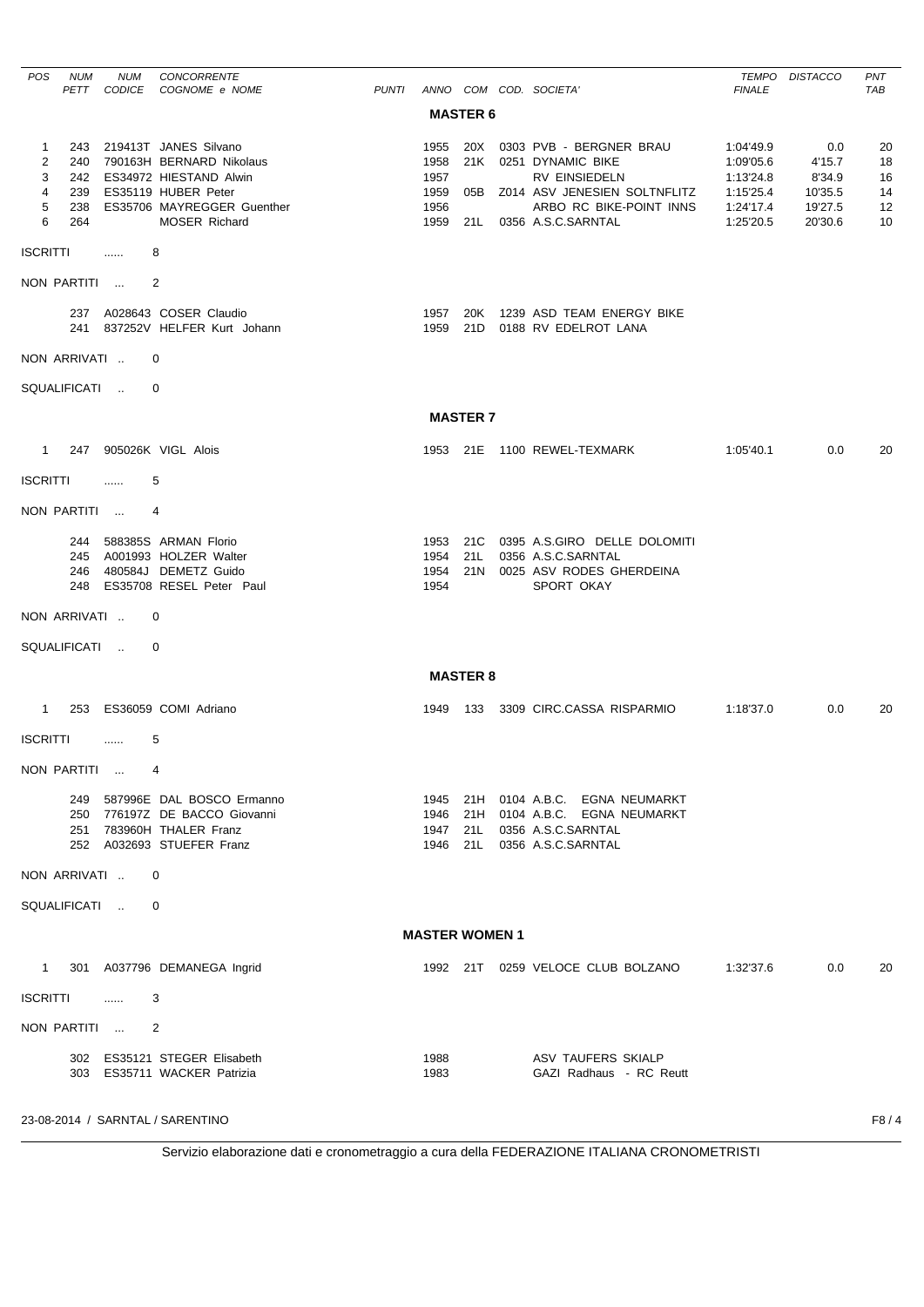| POS             | <b>NUM</b><br>PETT | <b>NUM</b><br><b>CODICE</b> | <b>CONCORRENTE</b><br>COGNOME e NOME                        | <b>PUNTI</b> |                          |            | ANNO COM COD. SOCIETA'                                  | TEMPO<br><b>FINALE</b> | <b>DISTACCO</b>  | PNT<br><b>TAB</b>    |
|-----------------|--------------------|-----------------------------|-------------------------------------------------------------|--------------|--------------------------|------------|---------------------------------------------------------|------------------------|------------------|----------------------|
| NON ARRIVATI    |                    |                             | $\Omega$                                                    |              |                          |            |                                                         |                        |                  |                      |
| SQUALIFICATI    |                    |                             | $\Omega$                                                    |              |                          |            |                                                         |                        |                  |                      |
|                 |                    |                             |                                                             |              | <b>MASTER WOMEN 2</b>    |            |                                                         |                        |                  |                      |
| $\mathbf{1}$    | 313                |                             | ES36070 WEGMANN Claudia                                     |              | 1974                     | 05B        | Z014 ASV JENESIEN SOLTNFLITZ                            | 1:15'25.5              | 0.0              | 20                   |
| 2<br>3          | 315                |                             | A034623 RAOSS Paola<br>304 ES36054 KEINATH Silke            |              | 1967<br>1976             | 20X        | 0303 PVB - BERGNER BRAU<br><b>TSV BETZINGEN</b>         | 1:20'39.7<br>1:21'53.7 | 5'14.2<br>6'28.2 | 18<br>16             |
| 4               | 311                |                             | 459446D VASSELAI Brigitte                                   |              | 1962                     | 21L        | 0356 A.S.C.SARNTAL                                      | 1:23'10.6              | 7'45.1           | 14                   |
| 5               | 306                |                             | 947117L PERTOLL IIse                                        |              | 1972 21H                 |            | 0104 A.B.C. EGNA NEUMARKT                               | 1:27'20.2              | 11'54.7          | $12 \overline{ }$    |
| <b>ISCRITTI</b> |                    | 1.1.1.1                     | 7                                                           |              |                          |            |                                                         |                        |                  |                      |
| NON PARTITI     |                    |                             | 2                                                           |              |                          |            |                                                         |                        |                  |                      |
|                 |                    |                             | 310 588386T COLANTONIO Irene                                |              | 1958                     | 21C        | 0395 A.S.GIRO DELLE DOLOMITI                            |                        |                  |                      |
|                 |                    |                             | 312 933765X VIGL Edith                                      |              | 1971                     | 21L        | 0356 A.S.C.SARNTAL                                      |                        |                  |                      |
| NON ARRIVATI    |                    |                             | 0                                                           |              |                          |            |                                                         |                        |                  |                      |
| SQUALIFICATI    |                    |                             | $\Omega$                                                    |              |                          |            |                                                         |                        |                  |                      |
|                 |                    |                             |                                                             |              | <b>FEMMINILE / DAMEN</b> |            |                                                         |                        |                  |                      |
| 1               | 313                |                             | ES36070 WEGMANN Claudia                                     |              | 1974                     | 05B        | Z014 ASV JENESIEN SOLTNFLITZ                            | 1:15'25.5              | 0.0              | 20                   |
| 2               |                    |                             | 315 A034623 RAOSS Paola                                     |              | 1967                     | 20X        | 0303 PVB - BERGNER BRAU                                 | 1:20'39.7              | 5'14.2           | 18                   |
| 3<br>4          |                    |                             | 304 ES36054 KEINATH Silke<br>311 459446D VASSELAI Brigitte  |              | 1976<br>1962             | 21L        | <b>TSV BETZINGEN</b><br>0356 A.S.C.SARNTAL              | 1:21'53.7<br>1:23'10.6 | 6'28.2<br>7'45.1 | 16<br>14             |
| 5               | 306                |                             | 947117L PERTOLL IIse                                        |              | 1972                     | 21H        | 0104 A.B.C. EGNA NEUMARKT                               | 1:27'20.2              | 11'54.7          | 12                   |
| 6               |                    |                             | 301 A037796 DEMANEGA Ingrid                                 |              | 1992                     | 21T        | 0259 VELOCE CLUB BOLZANO                                | 1:32'37.6              | 17'12.1          | 10                   |
| <b>ISCRITTI</b> |                    | .                           | 10                                                          |              |                          |            |                                                         |                        |                  |                      |
| NON PARTITI     |                    |                             | 4                                                           |              |                          |            |                                                         |                        |                  |                      |
|                 |                    |                             | 302 ES35121 STEGER Elisabeth                                |              | 1988                     |            | ASV TAUFERS SKIALP                                      |                        |                  |                      |
|                 | 303                |                             | ES35711 WACKER Patrizia                                     |              | 1983                     |            | GAZI Radhaus - RC Reutt                                 |                        |                  |                      |
|                 |                    |                             | 310 588386T COLANTONIO Irene                                |              | 1958                     | 21C        | 0395 A.S.GIRO DELLE DOLOMITI                            |                        |                  |                      |
|                 |                    |                             | 312 933765X VIGL Edith                                      |              | 1971                     | 21L        | 0356 A.S.C.SARNTAL                                      |                        |                  |                      |
| NON ARRIVATI    |                    |                             | 0                                                           |              |                          |            |                                                         |                        |                  |                      |
| SQUALIFICATI    |                    | $\overline{\mathbf{0}}$     |                                                             |              |                          |            |                                                         |                        |                  |                      |
|                 |                    |                             |                                                             |              | <b>MASCHILE / HERREN</b> |            |                                                         |                        |                  |                      |
| 1               | 181                |                             | 416802Q VARESCO Jarno                                       |              | 1973                     | 02J        | 0315 CARRARO TEAM - TRENTINO                            | 1:02'51.4              | 0.0              | 20                   |
| 2               | 68                 |                             | A036996 GSCHNITZER Thomas                                   |              | 1984                     | 21P        | 1114 POLI.A.V.I.<br>BIKE TEAM                           | 1:03'04.4              | 13.0             | 18                   |
| 3<br>4          | 158                |                             | 78 896596B BERGAMO Daniele<br>901836Q KOFLER Horst          |              | 1984<br>1975             | 20X<br>21W | 0303 PVB - BERGNER BRAU<br>1129 ASV OK SUEDTIROL DOLOMI | 1:03'23.7<br>1:03'42.1 | 32.3<br>50.7     | 16<br>14             |
| 5               | 59                 |                             | 718884Y POLIG Alexander                                     |              | 1980                     | 21P        | 1114 POLI.A.V.I.<br>BIKE TEAM                           | 1:03'50.0              | 58.6             | 12                   |
| 6               | 235                |                             | 670351U LINARDI Tarcisio                                    |              | 1964                     | 20X        | 0303 PVB - BERGNER BRAU                                 | 1:04'08.2              | 1'16.8           | 10                   |
| 7               | 215                |                             | 892071K KOFLER Andreas                                      |              | 1966                     | 21E        | 1100 REWEL-TEXMARK                                      | 1:04'21.2              | 1'29.8           | 8                    |
| 8               | 29                 |                             | 809596U ZEMMER Michael<br>ES36071 PILO Stefano              |              | 1985                     | 21K        | 0251 DYNAMIC BIKE                                       | 1:04'24.4              | 1'33.0           | 6                    |
| 9<br>10         | 216<br>243         |                             | 219413T JANES Silvano                                       |              | 1965<br>1955             | 20X        | SPORTLER TEAM<br>0303 PVB - BERGNER BRAU                | 1:04'29.7<br>1:04'49.9 | 1'38.3<br>1'58.5 | 4<br>$\overline{c}$  |
| 11              |                    |                             | 47 627769Q CASNA Loris                                      |              | 1985                     | 20X        | 0303 PVB - BERGNER BRAU                                 | 1:04'53.0              | 2'01.6           | $\mathbf{1}$         |
| 12              | 196                |                             | 433347X STUFFER Herbert                                     |              | 1968                     | 21N        | 0025 ASV RODES GHERDEINA                                | 1:04'58.0              | 2'06.6           | 1                    |
| 13              |                    |                             | 247 905026K VIGL Alois                                      |              | 1953                     |            | 21E 1100 REWEL-TEXMARK                                  | 1:05'40.1              | 2'48.7           | $\overline{1}$       |
| 14              | 46                 |                             | 950951F FACCHINI Alex                                       |              | 1990                     | 21U        | 1143 SC MERAN ZORZI KAELTET                             | 1:05'50.1              | 2'58.7           | 1                    |
| 15<br>16        | 109                |                             | 797334X ERHARD Alexander<br>263 588034M KARGRUBER Stefan    |              | 1978<br>1967             | 21E        | 0174 ARSV VINSCHGAU<br><b>GREEN VALLEY</b>              | 1:06'35.0<br>1:06'44.4 | 3'43.6<br>3'53.0 | 1<br>$\mathbf{1}$    |
| 17              |                    |                             | 14 874902X DONEI Tommaso                                    |              | 1992                     | 20F        | 1227 A.S.D. PELLE GREEN POLO                            | 1:07'11.1              | 4'19.7           | $\mathbf{1}$         |
| 18              | 168                |                             | 919661H RESCH Christian                                     |              | 1975                     | 21K        | 0251 DYNAMIC BIKE                                       | 1:07'18.4              | 4'27.0           | $\mathbf{1}$         |
| 19              |                    |                             | 176 787074U HOFER Franz<br>23-08-2014 / SARNTAL / SARENTINO |              | 1973                     | 21L        | 0356 A.S.C.SARNTAL                                      | 1:07'24.0              | 4'32.6           | $\mathbf{1}$<br>F8/5 |
|                 |                    |                             |                                                             |              |                          |            |                                                         |                        |                  |                      |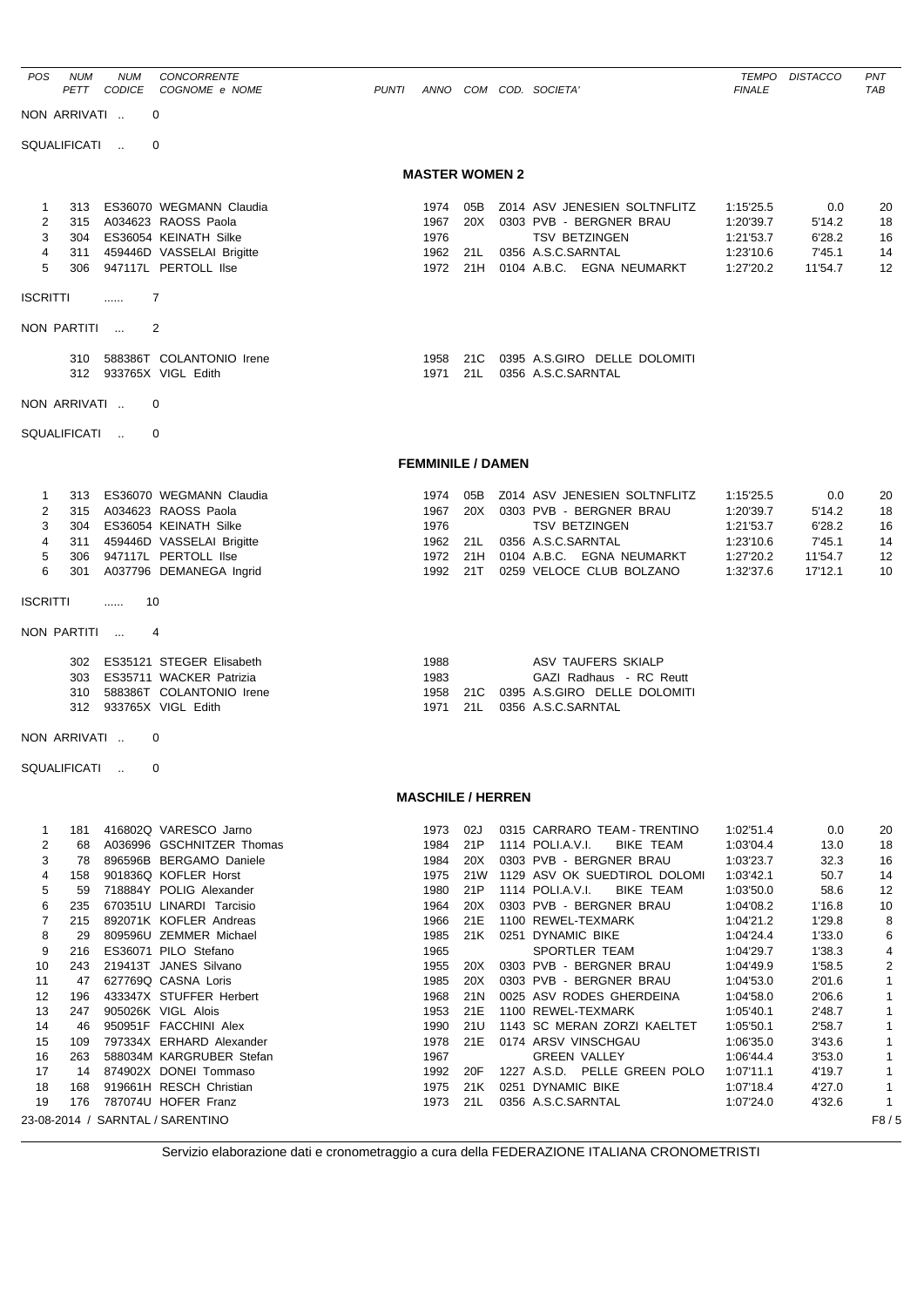| POS      | <b>NUM</b><br>PETT | <b>NUM</b><br>CODICE | CONCORRENTE<br>COGNOME e NOME                         | <b>PUNTI</b> |              |                 | ANNO COM COD. SOCIETA'                       | <b>FINALE</b>          | TEMPO DISTACCO     | PNT<br>TAB       |
|----------|--------------------|----------------------|-------------------------------------------------------|--------------|--------------|-----------------|----------------------------------------------|------------------------|--------------------|------------------|
| 20       | 206                |                      | 958343R PALLER Martin                                 |              | 1968         | 21D             | 1140 TEAM BAD SCHOERGAU                      | 1:07'32.9              | 4'41.5             | 1                |
| 21       | 95                 |                      | A000721 PIAZZI Diego                                  |              | 1983         | 20 <sub>D</sub> | 1153 US LITEGOSA                             | 1:07'38.3              | 4'46.9             | 1                |
| 22       | 28                 |                      | ES36068 NUSSBAUMER Juergen                            |              | 1987         | 05B             | Z014 ASV JENESIEN SOLTNFLITZ                 | 1:08'27.9              | 5'36.5             | 1                |
| 23       | 195                |                      | ES36069 PLATTNER Andreas                              |              | 1966         | 05B             | Z014 ASV JENESIEN SOLTNFLITZ                 | 1:08'46.3              | 5'54.9             | 1                |
| 24       | 177                |                      | 524742W WEISENHORN Oswald                             |              | 1970         | 21E             | 0174 ARSV VINSCHGAU                          | 1:09'02.5              | 6'11.1             | $\mathbf{1}$     |
| 25       | 240                |                      | 790163H BERNARD Nikolaus                              |              | 1958         | 21K             | 0251 DYNAMIC BIKE                            | 1:09'05.6              | 6'14.2             | 1                |
| 26       | 260                |                      | 6641250 OBERKLAMMSTEINER Hansjoerg                    |              | 1973         |                 | MICHEL BIKE                                  | 1:09'09.8              | 6'18.4             | $\mathbf 1$      |
| 27       | 48                 |                      | 894965J AINHAUSER Walter                              |              | 1983         | 21L             | 0356 A.S.C.SARNTAL                           | 1:09'44.3              | 6'52.9             | 1                |
| 28       | 194                |                      | ES35117 THURNER Roland                                |              | 1968         | 05B             | Z014 ASV JENESIEN SOLTNFLITZ                 | 1:10'03.6              | 7'12.2             | $\mathbf{1}$     |
| 29       | 262                |                      | <b>KIRCHLER Gerhard</b>                               |              | 1968         |                 | <b>SCHWABS</b>                               | 1:10'16.4              | 7'25.0             | $\mathbf 1$      |
| 30       | 173                |                      | 908581Y ZENDRI Brunio                                 |              | 1979         | 20X             | 0303 PVB - BERGNER BRAU                      | 1:10'54.8              | 8'03.4             | 1                |
| 31       | 199                |                      | ES36072 HOFER Luis                                    |              | 1968         |                 | <b>FRANZENSFESTE</b>                         | 1:11'07.8              | 8'16.4             | 1                |
| 32       | 257                |                      | MOLL Markus Stefan                                    |              | 1961         |                 |                                              | 1:11'15.7              | 8'24.3             | $\mathbf 1$      |
| 33       | 231                |                      | 818885N SMANIOTTO Luca                                |              | 1964         | 21K             | 0251 DYNAMIC BIKE                            | 1:12'09.7              | 9'18.3             | $\mathbf{1}$     |
| 34       | 170                |                      | 922050X LUGGIN Norbert                                |              | 1978         | 21D             | 0308 KSV - FOR FUN CYCLING T                 | 1:12'42.8              | 9'51.4             | 1                |
| 35       | 226                |                      | 461469E INSAM Ludwig                                  |              | 1962         | 21N             | 0025 ASV RODES GHERDEINA                     | 1:12'48.6              | 9'57.2             | $\mathbf 1$      |
| 36       | 242                |                      | ES34972 HIESTAND Alwin                                |              | 1957         |                 | RV EINSIEDELN                                | 1:13'24.8              | 10'33.4            | 1                |
| 37       | 221                |                      | 852671G THURNER Erich Karl                            |              | 1964         | 21L             | 0356 A.S.C.SARNTAL                           | 1:14'05.9              | 11'14.5            | $\mathbf 1$      |
| 38       | 239                |                      | ES35119 HUBER Peter                                   |              | 1959         | 05B             | Z014 ASV JENESIEN SOLTNFLITZ                 | 1:15'25.4              | 12'34.0            | 1                |
| 39       | 37                 |                      | A007060 SCHOETZER Michael                             |              | 1991         | 21D             | 0188 RV EDELROT LANA                         | 1:15'48.1              | 12'56.7            | $\mathbf 1$      |
| 40       | 236                |                      | ES35705 KAISER Juergen                                |              | 1960         |                 | <b>TEAM XXLIGHT-BIKES</b>                    | 1:16'06.1              | 13'14.7            | $\mathbf 1$      |
| 41       | 187                |                      | 808047F FLARER Stephan                                |              | 1971         | 21D             | 0188 RV EDELROT LANA                         | 1:17'05.6              | 14'14.2            | 1                |
| 42       | 253                |                      | ES36059 COMI Adriano                                  |              | 1949         | 133             | 3309 CIRC.CASSA RISPARMIO                    | 1:18'37.0              | 15'45.6            | 1                |
| 43       | 4                  |                      | 720083W PUTZER Martin                                 |              | 1997         | 21A             | 0393 PROFI BIKE TEAM                         | 1:19'24.4              | 16'33.0            | $\mathbf 1$      |
| 44       | 233                |                      | A001797 ZOZIN Helmuth                                 |              | 1964         | 21D             | 1140 TEAM BAD SCHOERGAU                      | 1:21'40.9              | 18'49.5            | $\mathbf{1}$     |
| 45       | 229                |                      | 524974P PICHLER Paul                                  |              | 1961         | 21K             | 0251 DYNAMIC BIKE<br>1009 TEAM ZANOLINI BIKE | 1:21'47.7              | 18'56.3            | $\mathbf 1$      |
| 46<br>47 | 219<br>238         |                      | 902377C DI CARLO Franco<br>ES35706 MAYREGGER Guenther |              | 1965<br>1956 | 21A             | ARBO RC BIKE-POINT INNS                      | 1:23'02.3<br>1:24'17.4 | 20'10.9<br>21'26.0 | 1<br>$\mathbf 1$ |
| 48       | 254                |                      | <b>ABELE Markus</b>                                   |              | 1968         | 21D             | 1140 TEAM BAD SCHOERGAU                      | 1:24'34.0              | 21'42.6            | 1                |
| 49       | 264                |                      | MOSER Richard                                         |              | 1959         | 21L             | 0356 A.S.C.SARNTAL                           | 1:25'20.5              | 22'29.1            | $\mathbf{1}$     |
| 50       | 36                 |                      | 937101K OBRIST Fabian                                 |              | 1989         |                 | 21K 0251 DYNAMIC BIKE                        | 1:26'04.7              | 23'13.3            | $\mathbf 1$      |
| 51       | 265                |                      | <b>VIKOLER Thomas</b>                                 |              | 1968         |                 |                                              | 1:27'38.3              | 24'46.9            | $\mathbf{1}$     |
| ISCRITTI |                    | 113<br>$\cdots$      |                                                       |              |              |                 |                                              |                        |                    |                  |
|          |                    |                      |                                                       |              |              |                 |                                              |                        |                    |                  |
|          | NON PARTITI        | 57                   |                                                       |              |              |                 |                                              |                        |                    |                  |
|          | 5                  |                      | 933563M PLONER Christian                              |              | 1987         | 21H             | 0104 A.B.C. EGNA NEUMARKT                    |                        |                    |                  |
|          | 9                  |                      | 804078A GROSS Armin                                   |              | 1989         | 21L             |                                              |                        |                    |                  |
|          | 18                 |                      |                                                       |              |              |                 | 0356 A.S.C.SARNTAL                           |                        |                    |                  |
|          |                    |                      | 796859D MARKT Martin                                  |              | 1993         | 21P             | 1122 A.S.V. OTZI BIKE TEAM                   |                        |                    |                  |
|          | 20                 |                      | ES35889 NOTDURFTER Michael                            |              | 1994         |                 | AHRNTAL                                      |                        |                    |                  |
|          | 27                 |                      | A005635 MITTERER David                                |              | 1990         | 21E             | 0174 ARSV VINSCHGAU                          |                        |                    |                  |
|          | 45                 |                      | 965847S CASASSA Matteo                                |              | 1991         | 21E             | 1100 REWEL-TEXMARK                           |                        |                    |                  |
|          | 49                 |                      | ES36053 STUEFER Manuel                                |              | 1982         | 21L             | 0356 A.S.C.SARNTAL                           |                        |                    |                  |
|          | 50                 |                      | A028642 COSER Massimo                                 |              | 1982         | 20K             | 1239 ASD TEAM ENERGY BIKE                    |                        |                    |                  |
|          | 52                 |                      | ES36066 KASERER Stefan                                |              | 1984         | 05B             | Z014 ASV JENESIEN SOLTNFLITZ                 |                        |                    |                  |
|          | 55                 |                      | 811494F GIACOMUZZI Matteo                             |              | 1981         | 20H             | 1188 BREN TEAM TRENTO ASD                    |                        |                    |                  |
|          | 56                 |                      | 871678J BEDESCHI Alberto                              |              | 1982         | 02J             | 0315 CARRARO TEAM - TRENTINO                 |                        |                    |                  |
|          | 70                 |                      | 990233Y ABLER Alex                                    |              | 1984         | 21D             | 0188 RV EDELROT LANA                         |                        |                    |                  |
|          | 75                 |                      | A003822 BEIKIRCHER Fabian                             |              | 1984         | 21D             | 0188 RV EDELROT LANA                         |                        |                    |                  |
|          | 76                 |                      | 808985Z KROELL Michael                                |              | 1984         | 21U             | 1143 SC MERAN ZORZI KAELTET                  |                        |                    |                  |
|          | 77                 |                      | 524948V TASCHLER Stefan                               |              | 1982         | 21F             | 0405 SSV PICHL GSIES RAIFFEI                 |                        |                    |                  |
|          | 83                 |                      | 995249H GUFLER Alexander                              |              | 1983         | 20X             | 0303 PVB - BERGNER BRAU                      |                        |                    |                  |
|          | 88                 |                      | ES36049 MARTINI Nicola                                |              | 1980         |                 | TRENTINO BIKE TEAM                           |                        |                    |                  |
|          | 94                 |                      | ES36062 VICENZI Fabrizio                              |              | 1981         |                 | TRENTINO BIKE TEAM                           |                        |                    |                  |
|          | 96                 |                      | 808495W DALDOSS Michael                               |              | 1976         | 21H             | 0104 A.B.C. EGNA NEUMARKT                    |                        |                    |                  |
|          | 105                |                      | A032529 STUEFER Erwin                                 |              | 1979         | 21L             | 0356 A.S.C.SARNTAL                           |                        |                    |                  |
|          | 122<br>166         |                      | ES35712 ZANVETTOR Filippo                             |              | 1978         |                 | ASD TEAM SANVIDO                             |                        |                    |                  |
|          | 171                |                      | ES35707 BACHER Egon<br>892056L CASASSA Stefano        |              | 1977<br>1975 | 21E             | ASV RATSCHINGS<br>1100 REWEL-TEXMARK         |                        |                    |                  |
|          | 172                |                      | ES35114 PICCINA Simone                                |              | 1975         |                 | SPORTLER TEAM                                |                        |                    |                  |
|          | 174                |                      | ES34977 MARZINOTTO Michele                            |              | 1970         | 05T             | N019 ASD PETROLVIL                           |                        |                    |                  |
|          | 178                |                      | 854202D PERATHONER Guenther                           |              | 1972         | 21N             | 0025 ASV RODES GHERDEINA                     |                        |                    |                  |
|          | 179                |                      | 792545W PARTEL Enzo                                   |              | 1973         | 20H             | 1188 BREN TEAM TRENTO ASD                    |                        |                    |                  |
|          | 182                |                      | 416802Q COSTANZI Davide                               |              | 1972         |                 | DLF TRYGOL                                   |                        |                    |                  |
|          | 183                |                      | 832616M GOETSCH Markus                                |              | 1972 21K     |                 | 0251 DYNAMIC BIKE                            |                        |                    |                  |